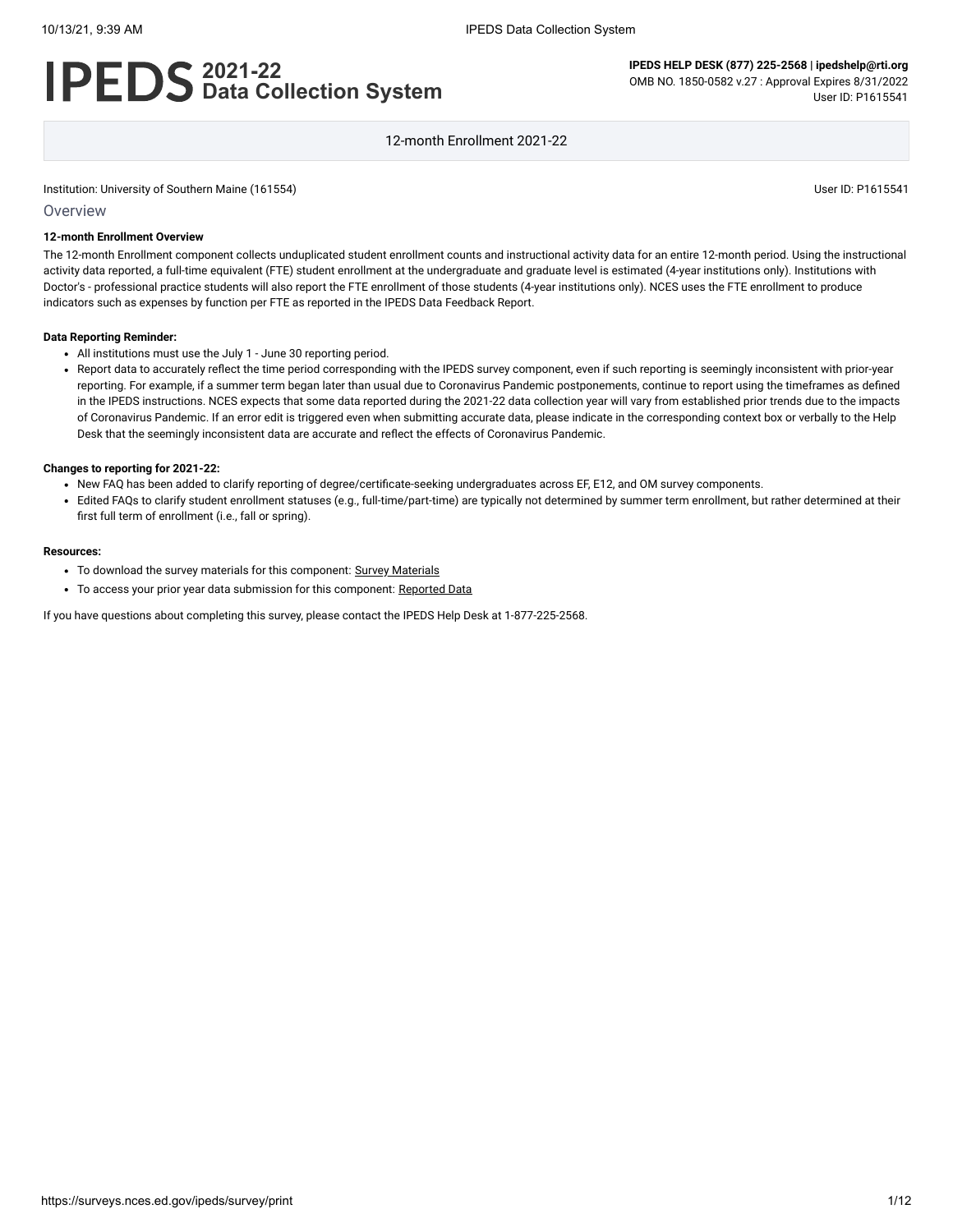# Undergraduate Instructional Activity Type

# **Which instructional activity units will you use to report [undergraduate](javascript:openglossary(677)) instructional activity?**

- Undergraduate instructional activity data in Part B may be reported in units of clock hours or credit hours.
- Please note that any graduate level instructional activity must be reported in credit hours. (4-year institutions only)
- $\bigcirc$  Clock hours
- Credit hours

Both clock and credit hours (some undergraduate programs measured in clock hours and some measured in credit hours)

You may use the box below to provide additional context for the data you have reported above. Context notes will be posted on the College Navigator website. Therefore, you should write all context notes using proper grammar (e.g., complete sentences with punctuation) and common language that can be easily understood by students and parents (e.g., spell out acronyms).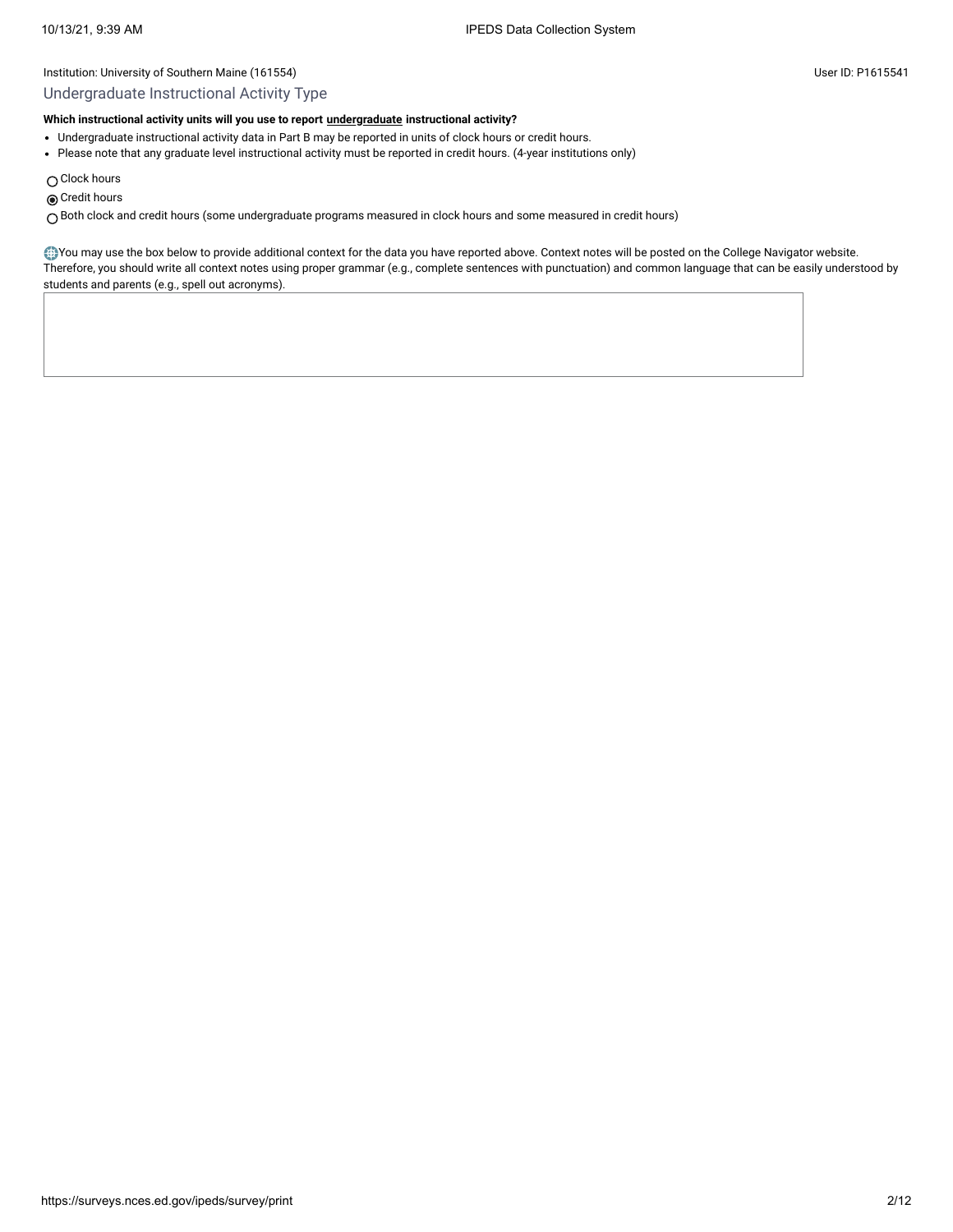# Part A - Unduplicated Count for Full-time Undergraduate Students

### **12-month Unduplicated Count by Race/Ethnicity and Gender - [Full-time](javascript:openglossary(259)) [Undergraduate](javascript:openglossary(677)) Students**

July 1, 2020 – June 30, 2021

### Reporting Reminders:

- The 12-month unduplicated count must be equal or greater than the corresponding prior year fall enrollment.
- Report Hispanic/Latino individuals of any race as Hispanic/Latino
- Report race for non-Hispanic/Latino individuals only
- Even though Teacher Preparation certificate programs may require a bachelor's degree for admission, they are considered subbaccalaureate undergraduate programs, and students in these programs are undergraduate students.

#### **Men**

|                                           | Degree/certificate-seeking |                            |                                 |                                |                                 | Total,                    |  |
|-------------------------------------------|----------------------------|----------------------------|---------------------------------|--------------------------------|---------------------------------|---------------------------|--|
| Students enrolled for credit              |                            | Non-first-time             |                                 | Total                          | Non-degree/<br>non-certificate- | Full-time                 |  |
|                                           | First-time                 | Transfer-<br>$\mathsf{in}$ | Continuing/<br><b>Returning</b> | degree/certificate-<br>seeking | seeking                         | undergraduate<br>students |  |
| Nonresident alien                         | $\mathbf{1}$               | 4                          | $30\,$                          | 35                             | $\mathbf 0$                     | 35                        |  |
| Hispanic/Latino                           | 16                         | 11                         | 38                              | 65                             | $\mathbf 0$                     | 65                        |  |
| American Indian or Alaska Native          | 4                          |                            | 8                               | 13                             |                                 | 14                        |  |
| Asian                                     | 9                          | $\overline{2}$             | 25                              | 36                             | $\mathbf 0$                     | 36                        |  |
| <b>Black or African American</b>          | 25                         | 12                         | 92                              | 129                            | $\mathbf 0$                     | 129                       |  |
| Native Hawaiian or Other Pacific Islander | $\mathbf 0$                | $\pmb{0}$                  | $\pmb{0}$                       | 0                              | 0                               | $\mathbf 0$               |  |
| White                                     | 263                        | 140                        | 822                             | 1,225                          | 12                              | 1,237                     |  |
| Two or more races                         | 8                          | 8                          | 28                              | 44                             | $\mathbf 0$                     | 44                        |  |
| Race and ethnicity unknown                | 5 <sup>1</sup>             | 10                         | 26                              | 41                             | 6                               | 47                        |  |
| <b>Total men</b>                          | 331                        | 188                        | 1,069                           | 1,588                          | 19                              | 1,607                     |  |
| Total men prior year                      | 387                        | 255                        | 1,260                           | 1,902                          | 27                              | 1,929                     |  |

### **Women**

|                                           | Degree/certificate-seeking |                            |                          |                                |                                 | Total,                    |  |
|-------------------------------------------|----------------------------|----------------------------|--------------------------|--------------------------------|---------------------------------|---------------------------|--|
| Students enrolled for credit              |                            | Non-first-time             |                          | Total                          | Non-degree/<br>non-certificate- | Full-time                 |  |
|                                           | First-time                 | Transfer-<br>$\mathsf{in}$ | Continuing/<br>Returning | degree/certificate-<br>seeking | seeking                         | undergraduate<br>students |  |
| Nonresident alien                         | $\mathbf{1}$               | $\overline{\mathbf{c}}$    | 13                       | 16                             | 0                               | 16                        |  |
| Hispanic/Latino                           | 29                         | 8                          | 49                       | 86                             | 3                               | 89                        |  |
| American Indian or Alaska Native          | 3                          | 3                          | 15                       | 21                             | 0                               | 21                        |  |
| <b>Asian</b>                              | 9                          | 12                         | 46                       | 67                             | 0                               | 67                        |  |
| <b>Black or African American</b>          | 24                         | 27                         | 127                      | 178                            | $\mathsf 0$                     | 178                       |  |
| Native Hawaiian or Other Pacific Islander | 0                          | $\mathbf{1}$               | $\overline{2}$           | 3                              | 0                               | 3                         |  |
| White                                     | 380                        | 265                        | 1,264                    | 1,909                          | 14                              | 1,923                     |  |
| Two or more races                         | 20                         | 17                         | 57                       | 94                             | $\mathbf{2}$                    | 96                        |  |
| Race and ethnicity unknown                | 11                         | 12                         | 36                       | 59                             | 5 <sup>5</sup>                  | 64                        |  |
| <b>Total women</b>                        | 477                        | 347                        | 1,609                    | 2,433                          | 24                              | 2,457                     |  |
| Total women prior year                    | 505                        | 348                        | 1,884                    | 2,737                          | 23                              | 2,760                     |  |
|                                           |                            |                            |                          |                                |                                 |                           |  |
| <b>Grand total (2020-21)</b>              | 808                        | 535                        | 2,678                    | 4,021                          | 43                              | 4,064                     |  |
| Prior year data:                          |                            |                            |                          |                                |                                 |                           |  |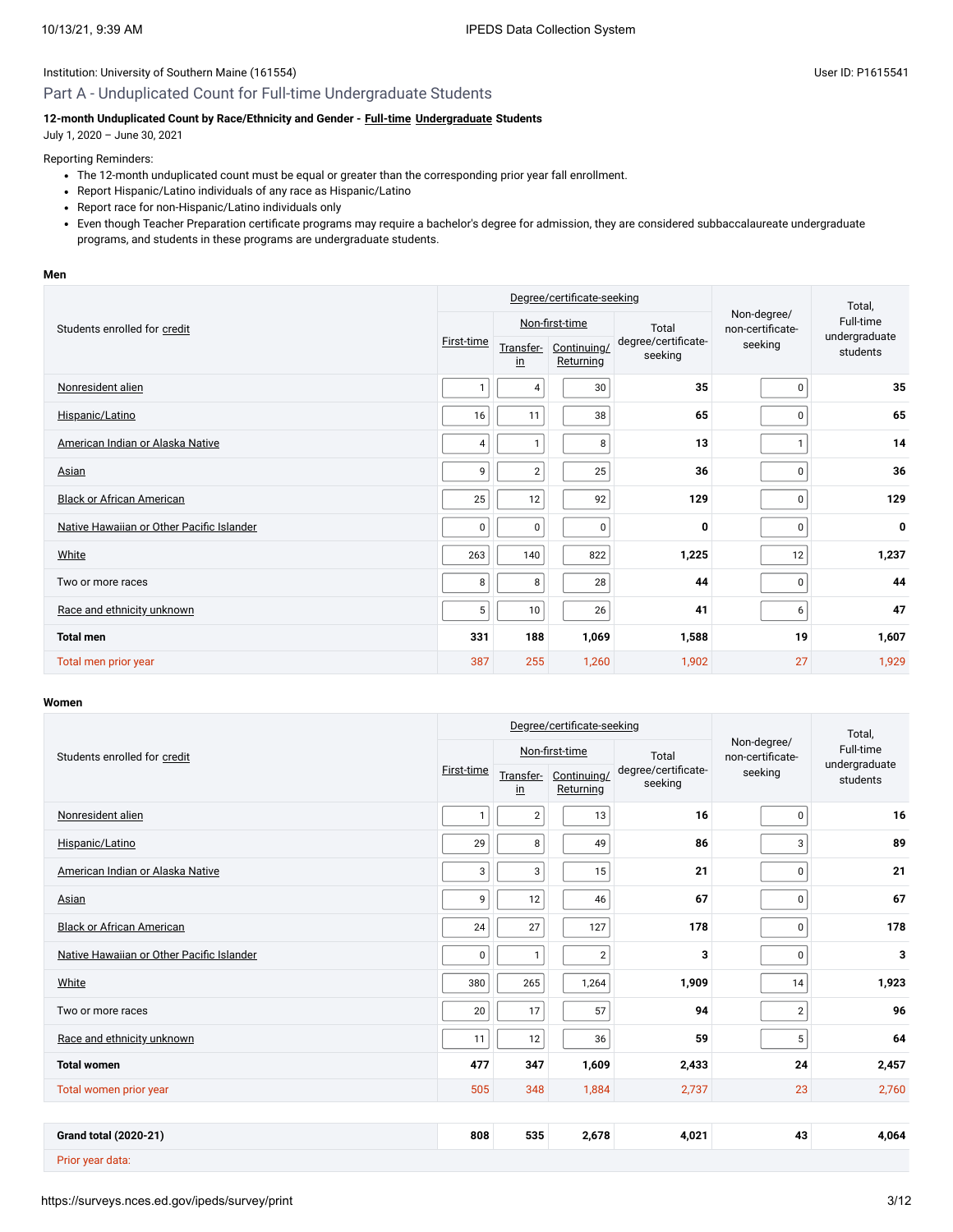### 10/13/21, 9:39 AM **IPEDS** Data Collection System Grand total (men+women) prior year 892 603 3,144 4,639 50 4,689 Total Full-time undergraduate enrollment Fall 2020 NOTE: Grand total (2020-21) calculated above is expected to be greater than total Full-time undergraduate enrollment Fall 2020. 776 427 2,552 3,755 18 3,773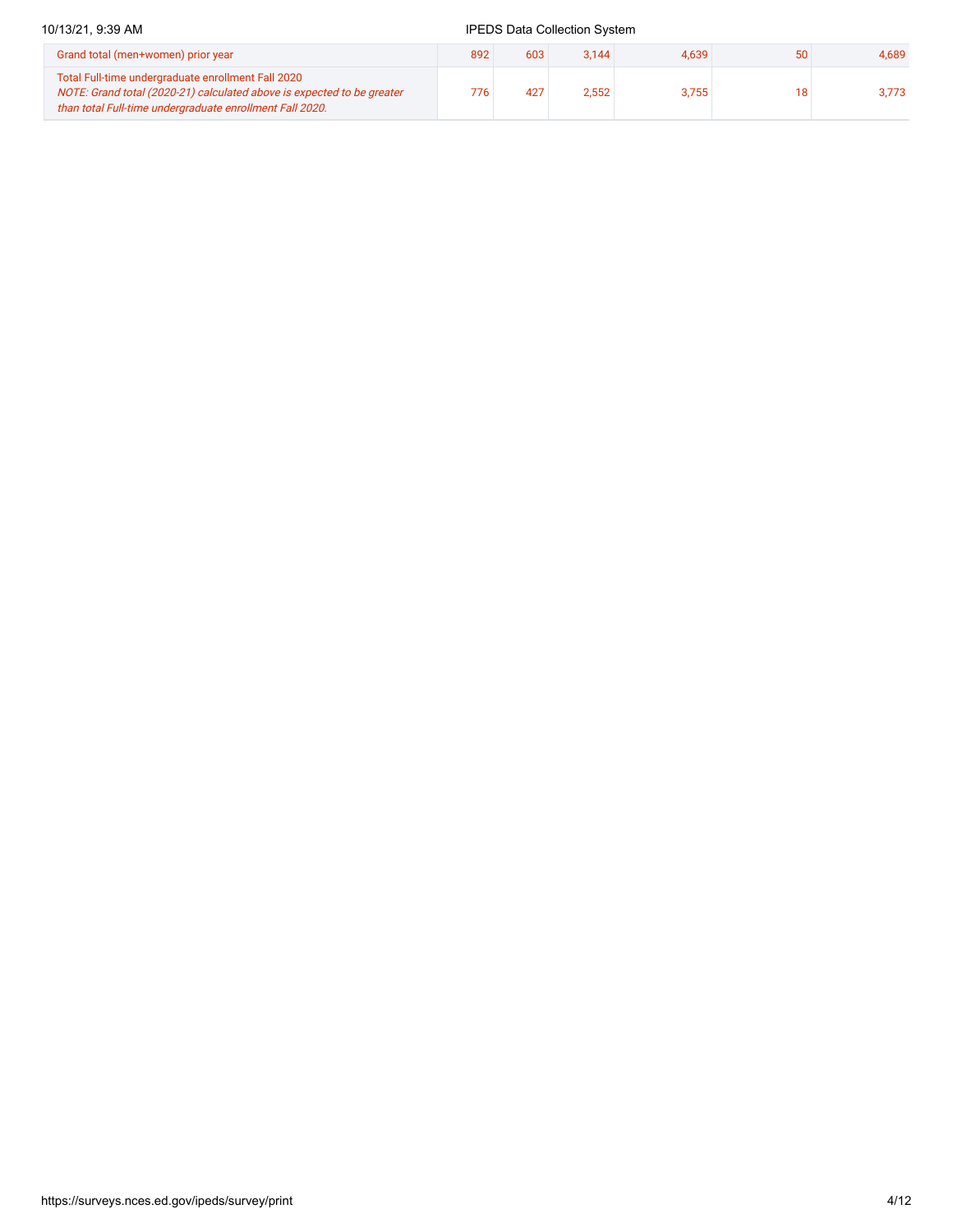# Part A - Unduplicated Count for Part-time Undergraduate Students

### **12-month Unduplicated Count by Race/Ethnicity and Gender - [Part-time](javascript:openglossary(469)) [Undergraduate](javascript:openglossary(677)) Students**

July 1, 2020 – June 30, 2021

### Reporting Reminders:

- The 12-month unduplicated count must be equal or greater than the corresponding prior year fall enrollment.
- Report Hispanic/Latino individuals of any race as Hispanic/Latino
- Report race for non-Hispanic/Latino individuals only
- Even though Teacher Preparation certificate programs may require a bachelor's degree for admission, they are considered subbaccalaureate undergraduate programs, and students in these programs are undergraduate students.

### **Men**

|                                           | Degree/certificate-seeking |                            |                          |                                |                                 | Total,                    |  |
|-------------------------------------------|----------------------------|----------------------------|--------------------------|--------------------------------|---------------------------------|---------------------------|--|
| Students enrolled for credit              |                            | Non-first-time             |                          | Total                          | Non-degree/<br>non-certificate- | Part-time                 |  |
|                                           | First-time                 | Transfer-<br>$\mathsf{in}$ | Continuing/<br>Returning | degree/certificate-<br>seeking | seeking                         | undergraduate<br>students |  |
| Nonresident alien                         | $\mathbf{0}$               | $\pmb{0}$                  | 3                        | 3                              |                                 | 4                         |  |
| Hispanic/Latino                           | $\mathbf 0$                | $\overline{4}$             | 28                       | 32                             | 15                              | 47                        |  |
| American Indian or Alaska Native          | $\mathbf{1}$               |                            | $5\phantom{.0}$          | $\overline{7}$                 | 4                               | 11                        |  |
| Asian                                     | $\mathbf{0}$               | $\overline{2}$             | 16                       | 18                             | 16                              | 34                        |  |
| <b>Black or African American</b>          | $\overline{2}$             | 3                          | 51                       | 56                             | 31                              | 87                        |  |
| Native Hawaiian or Other Pacific Islander | $\mathbf 0$                | $\pmb{0}$                  | $\pmb{0}$                | 0                              | 0                               | $\mathbf 0$               |  |
| White                                     | 8                          | 55                         | 483                      | 546                            | 594                             | 1,140                     |  |
| Two or more races                         | $\mathbf{0}$               | $\overline{2}$             | 16                       | 18                             | 21                              | 39                        |  |
| Race and ethnicity unknown                | $\pmb{0}$                  | $\overline{4}$             | 30                       | 34                             | 151                             | 185                       |  |
| <b>Total men</b>                          | 11                         | 71                         | 632                      | 714                            | 833                             | 1,547                     |  |
| Total men prior year                      | 10                         | 85                         | 517                      | 612                            | 943                             | 1,555                     |  |

### **Women**

|                                           | Degree/certificate-seeking |                            |                          |                                |                                 | Total,                    |
|-------------------------------------------|----------------------------|----------------------------|--------------------------|--------------------------------|---------------------------------|---------------------------|
| Students enrolled for credit              |                            | Non-first-time             |                          | Total                          | Non-degree/<br>non-certificate- | Part-time                 |
|                                           | First-time                 | Transfer-<br>$\mathsf{in}$ | Continuing/<br>Returning | degree/certificate-<br>seeking | seeking                         | undergraduate<br>students |
| Nonresident alien                         | $\mathbf 0$                | 0                          | $\pmb{0}$                | 0                              | $\overline{4}$                  | 4                         |
| Hispanic/Latino                           | $\mathbf{1}$               | 6                          | 26                       | 33                             | 34                              | 67                        |
| American Indian or Alaska Native          | 0                          | $\mathbf{1}$               | 8                        | 9                              | 5 <sup>1</sup>                  | 14                        |
| Asian                                     | $\mathbf 0$                | $\sqrt{2}$                 | 29                       | 31                             | 33                              | 64                        |
| <b>Black or African American</b>          | 3                          | 17                         | 59                       | 79                             | 44                              | 123                       |
| Native Hawaiian or Other Pacific Islander | $\mathbf 0$                | $\pmb{0}$                  | $\pmb{0}$                | 0                              | 0                               | $\pmb{0}$                 |
| White                                     | 18                         | 83                         | 736                      | 837                            | 888                             | 1,725                     |
| Two or more races                         | 0                          | 5                          | 32                       | 37                             | 27                              | 64                        |
| Race and ethnicity unknown                | $\overline{2}$             | 6                          | 29                       | 37                             | 239                             | 276                       |
| <b>Total women</b>                        | 24                         | 120                        | 919                      | 1,063                          | 1,274                           | 2,337                     |
| Total women prior year                    | 11                         | 112                        | 678                      | 801                            | 1,257                           | 2,058                     |
|                                           |                            |                            |                          |                                |                                 |                           |
| <b>Grand total (2020-21)</b>              | 35                         | 191                        | 1,551                    | 1,777                          | 2,107                           | 3,884                     |
| Prior year data:                          |                            |                            |                          |                                |                                 |                           |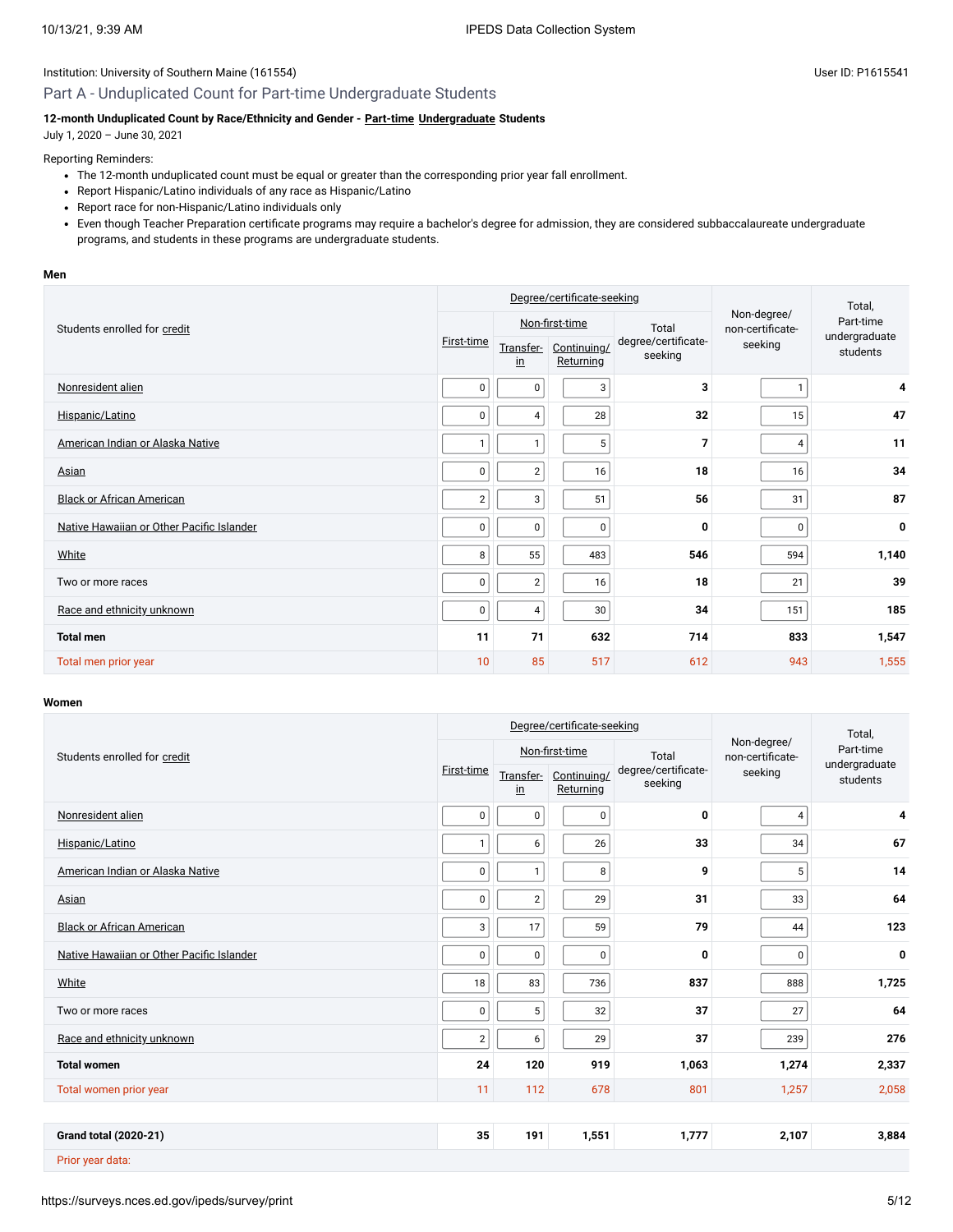# 10/13/21, 9:39 AM **IPEDS** Data Collection System Grand total (men+women) prior year 2,613 Total Part-time undergraduate enrollment Fall 2020

 $32$  180 1,051 1,263 1,062 2,325

NOTE: Grand total (2020-21) calculated above is expected to be greater

than total Part-time undergraduate enrollment Fall 2020.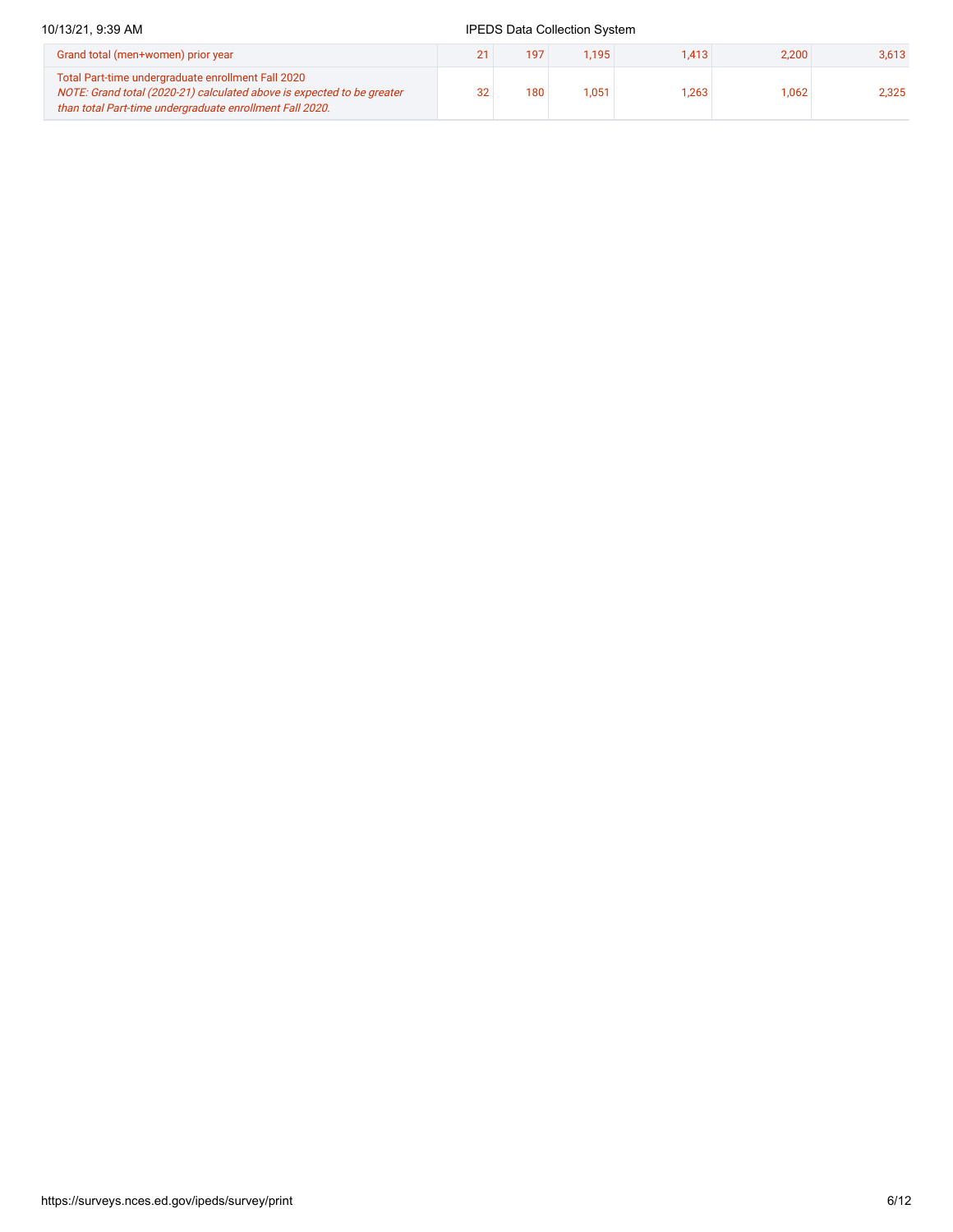# Part A - Unduplicated Count for Graduate Students

# **12-month Unduplicated Count by Race/Ethnicity and Gender - [Graduate](javascript:openglossary(275)) Students**

July 1, 2020 – June 30, 2021

Reporting Reminders:

- The 12-month unduplicated count must be equal or greater than the corresponding prior year fall enrollment.
- Report Hispanic/Latino individuals of any race as Hispanic/Latino
- Report race for non-Hispanic/Latino individuals only
- Report **all** postbaccalaureate degree and certificate students as graduate students, **including any doctor's professional practice students (formerly firstprofessional)**

### **Men**

| Students enrolled for credit              | Graduate students |
|-------------------------------------------|-------------------|
| Nonresident alien                         | $\overline{7}$    |
| Hispanic/Latino                           | 25                |
| American Indian or Alaska Native          | 11                |
| Asian                                     | 10                |
| <b>Black or African American</b>          | 23                |
| Native Hawaiian or Other Pacific Islander | $\overline{0}$    |
| White                                     | 545               |
| Two or more races                         | 5 <sup>5</sup>    |
| Race and ethnicity unknown                | 57                |
| <b>Total men</b>                          | 683               |
| Total men prior year                      | 654               |

# **Women**

| Students enrolled for credit              | Graduate students |
|-------------------------------------------|-------------------|
| Nonresident alien                         | 10                |
| Hispanic/Latino                           | 45                |
| American Indian or Alaska Native          | 15                |
| Asian                                     | 25                |
| <b>Black or African American</b>          | 41                |
| Native Hawaiian or Other Pacific Islander | $\mathbf{1}$      |
| White                                     | 1,680             |
| Two or more races                         | 35                |
| Race and ethnicity unknown                | 179               |
| <b>Total women</b>                        | 2,031             |
| Total women prior year                    | 1,832             |
|                                           |                   |

| Grand total (2020-21)                                                                                                                 | 2.714 |
|---------------------------------------------------------------------------------------------------------------------------------------|-------|
| Prior year data:                                                                                                                      |       |
| Unduplicated headcount (2019-20)                                                                                                      | 2.486 |
| Total enrollment Fall 2020<br>NOTE: Grand total (2020-21) calculated above is expected to be greater than Total enrollment Fall 2020. | 1.924 |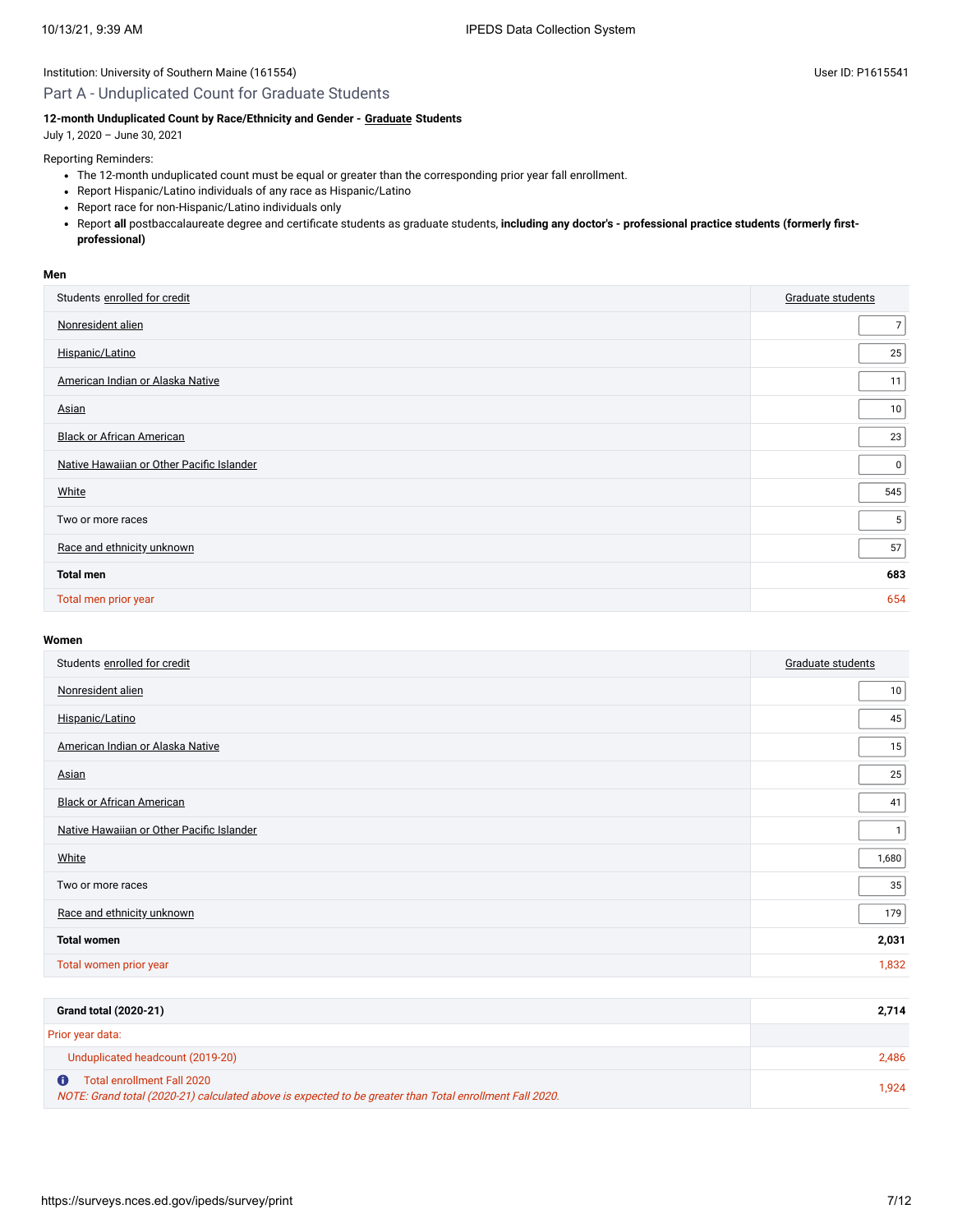Part A – 12-month Enrollment by Distance Education Status

# **12-month Unduplicated Count - Distance Education Status**

July 1, 2020 – June 30, 2021

|                                                                                 | Undergraduate Students     | <b>Graduate Students</b>           |       |
|---------------------------------------------------------------------------------|----------------------------|------------------------------------|-------|
|                                                                                 | Degree/certificate-seeking | Non-degree/non-certificate-seeking |       |
| Students <b>enrolled exclusively</b> in distance education courses              | 2,555                      | 1,075                              | 1,934 |
| Students <i>enrolled in at least one but not all</i> distance education courses | 3,176                      | 152                                | 637   |
| Students not enrolled in any distance education courses                         | 67                         | 923                                | 143   |
|                                                                                 |                            |                                    |       |
| Total (from prior part A screens)                                               | 5,798                      | 2,150                              | 2.714 |

You may use the box below to provide additional context for the data you have reported above. Context notes will be posted on the College Navigator website. Therefore, you should write all context notes using proper grammar (e.g., complete sentences with punctuation) and common language that can be easily understood by students and parents (e.g., spell out acronyms).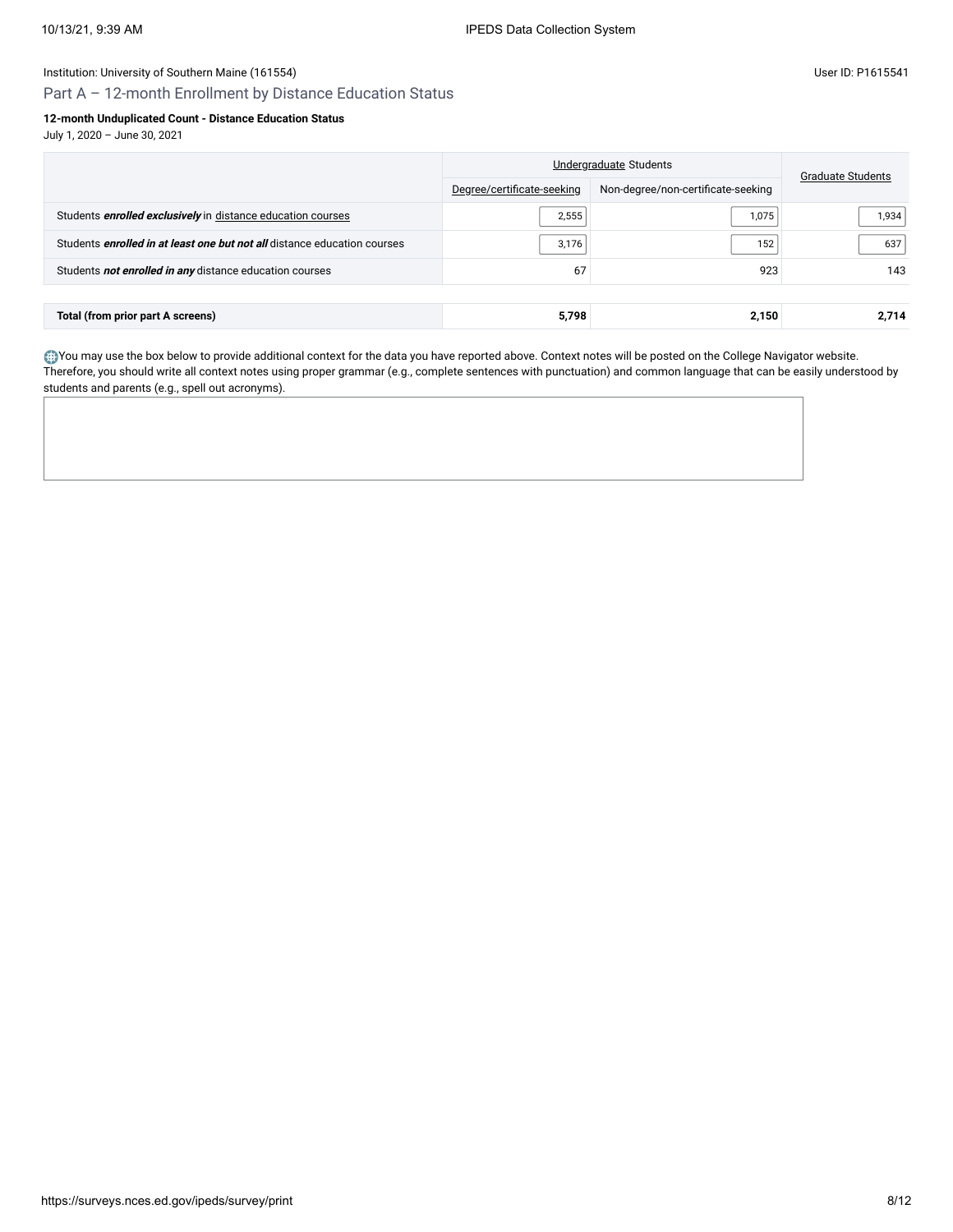### Part B - Instructional Activity

### **12-month Instructional Activity**

July 1, 2020 - June 30, 2021

Instructional Activity Reporting Reminder:

- Instructional activity is used to [calculate](javascript:openglossary(853)) an IPEDS FTE based on the institution's reported calendar system.
- Graduate credit hour activity should not include any doctor's [professional](javascript:openglossary(942)) practice activity, the total of those students' FTE is entered separately instead.

FTE Reporting Reminder:

• Institutions need not report their own [calculations](javascript:openglossary(853)) of undergraduate or graduate FTE unless IPEDS FTE calculations would be misleading for comparison purposes among all IPEDS reporting institutions.

### **Instructional Activity**

|                                                                                                                                                                                   | 2020-21 total<br>activity | Prior year data |
|-----------------------------------------------------------------------------------------------------------------------------------------------------------------------------------|---------------------------|-----------------|
| Undergraduate level:                                                                                                                                                              |                           |                 |
| Credit hour activity                                                                                                                                                              | 140,897                   | 151,986         |
| Graduate level:                                                                                                                                                                   |                           |                 |
| <b>Credit hour activity</b><br>(Do not include doctor's-professional practice instructional activity here; the total FTE of those students should be entered<br>separately below) | 28,650                    | 25,286          |
| <b>Full-Time Equivalent (FTE) of Students</b>                                                                                                                                     |                           |                 |
|                                                                                                                                                                                   | 2020-21 total<br>activity | Prior year data |
| Doctor's - professional practice level:                                                                                                                                           |                           |                 |
| Doctor's - professional practice FTE student estimate                                                                                                                             | 244                       | 247             |
|                                                                                                                                                                                   |                           |                 |
| Calendar system (as reported on the prior year IC Header survey component):                                                                                                       | Semester                  |                 |

If the IPEDS [calculated](javascript:openglossary(853)) FTE estimates below are not reasonable, AND you have reported the correct instructional activity hours above, enter your best FTE estimate in the "Institution reported FTE" column below and save the page. This option should be used **ONLY** if the calculated estimate is not reasonable for your institution and IPEDS comparisons.

Please provide your best estimate of undergraduate and graduate FTE for the 12-month reporting period **only if the calculated FTE estimate below is not reasonable for IPEDS comparison purposes**. Please provide an explanation in the context box if the option is used due to Coronavirus Pandemic.

|                                                                                  | <b>Calculated FTE</b><br>2020-21 | Institution<br>reported<br>FTE 2020-21 | Prior year FTE<br>2019-20 |
|----------------------------------------------------------------------------------|----------------------------------|----------------------------------------|---------------------------|
| Undergraduate student FTE                                                        | 4,697                            | 4,697                                  | 5,066                     |
| Graduate student FTE<br>(excluding doctor's - professional practice student FTE) | 1,194                            | 1,591<br>$\blacktriangledown$          | 1,405                     |
| Doctor's - professional practice student FTE                                     |                                  | 244                                    | 247                       |
| <b>Total FTE student enrollment</b>                                              |                                  | 6,532                                  | 6,718                     |

Context notes will be posted on the College Navigator website. Therefore, you should write all context notes using proper grammar (e.g., complete sentences with punctuation) and common language that can be easily understood by students and parents (e.g., spell out acronyms).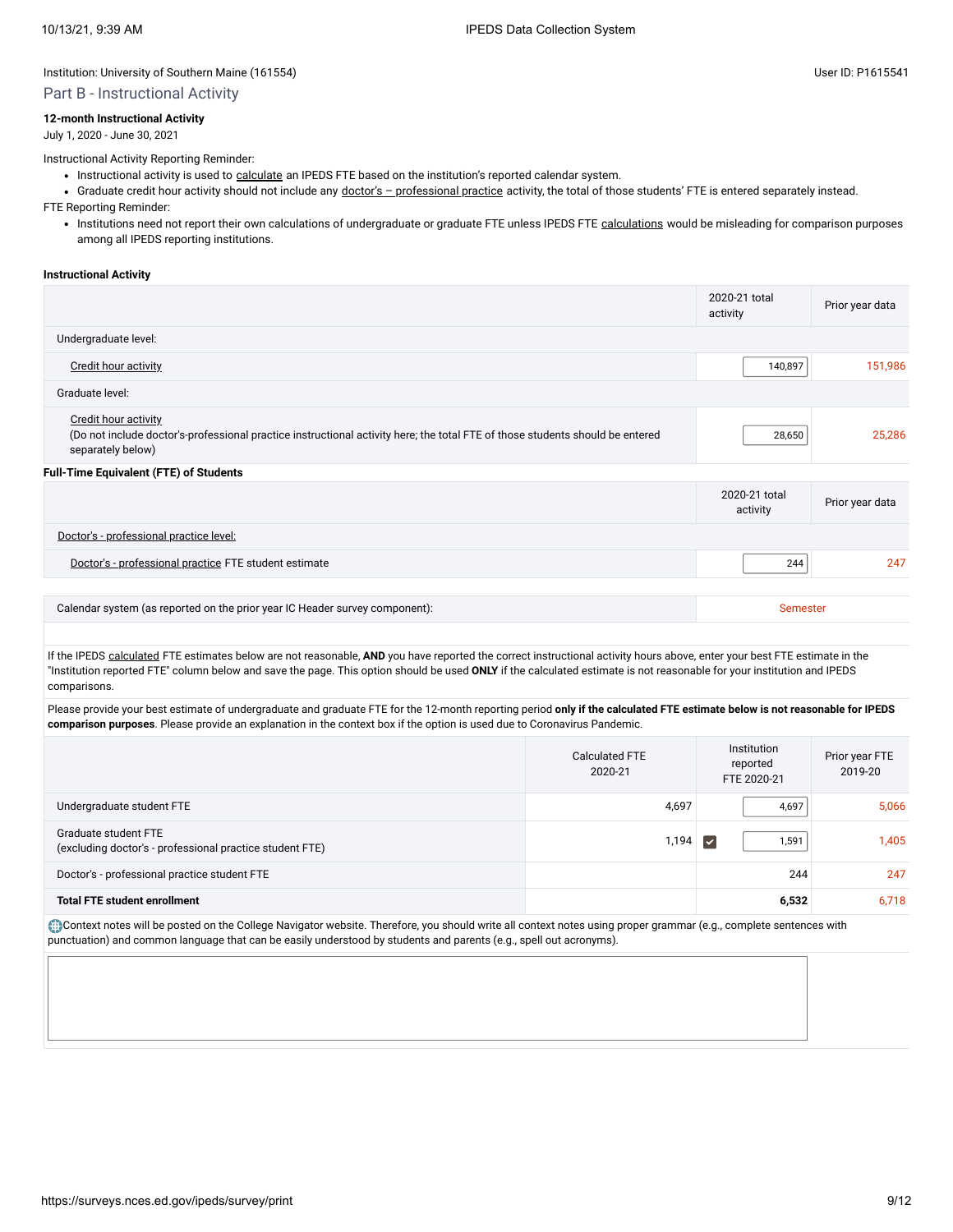# Prepared by

## **Prepared by**

Reporting Reminders:

- The name of the preparer is being collected so that we can follow up with the appropriate person in the event that there are questions concerning the data.
- The Keyholder will be copied on all email correspondence to other preparers.
- The time it took to prepare this component is being collected so that we can continue to improve our estimate of the reporting burden associated with IPEDS.
- Please include in your estimate the time it took for you to review instructions, query and search data sources, complete and review the component, and submit the data through the Data Collection System.
- Thank you for your assistance.

|                                                                    | This survey component was prepared by: |  |  |  |  |  |  |  |
|--------------------------------------------------------------------|----------------------------------------|--|--|--|--|--|--|--|
| Keyholder<br><b>HR Contact</b><br><b>SFA Contact</b><br>$_{\circ}$ |                                        |  |  |  |  |  |  |  |
| <b>Finance Contact</b><br>Academic Library Contact<br>Other        |                                        |  |  |  |  |  |  |  |
| Name: Patricia K Davis                                             |                                        |  |  |  |  |  |  |  |
| Email:   patdavis@maine.edu                                        |                                        |  |  |  |  |  |  |  |

How many staff from your institution only were involved in the data collection and reporting process of this survey component?

2.00 Number of Staff (including yourself)

How many hours did you and others from your institution only spend on each of the steps below when responding to this survey component? Exclude the hours spent collecting data for state and other reporting purposes.

| Staff member  | <b>Collecting Data Needed</b> | Revising Data to Match<br><b>IPEDS Requirements</b> | <b>Entering Data</b> | Revising and Locking Data |
|---------------|-------------------------------|-----------------------------------------------------|----------------------|---------------------------|
| Your office   | 20.00                         | 20.00                                               | 5.00                 | hours                     |
|               | hours                         | hours                                               | hours                | .00.                      |
| Other offices | 15.00                         | 0.00                                                | 0.00                 | 0.00                      |
|               | hours                         | hours                                               | hours                | hours                     |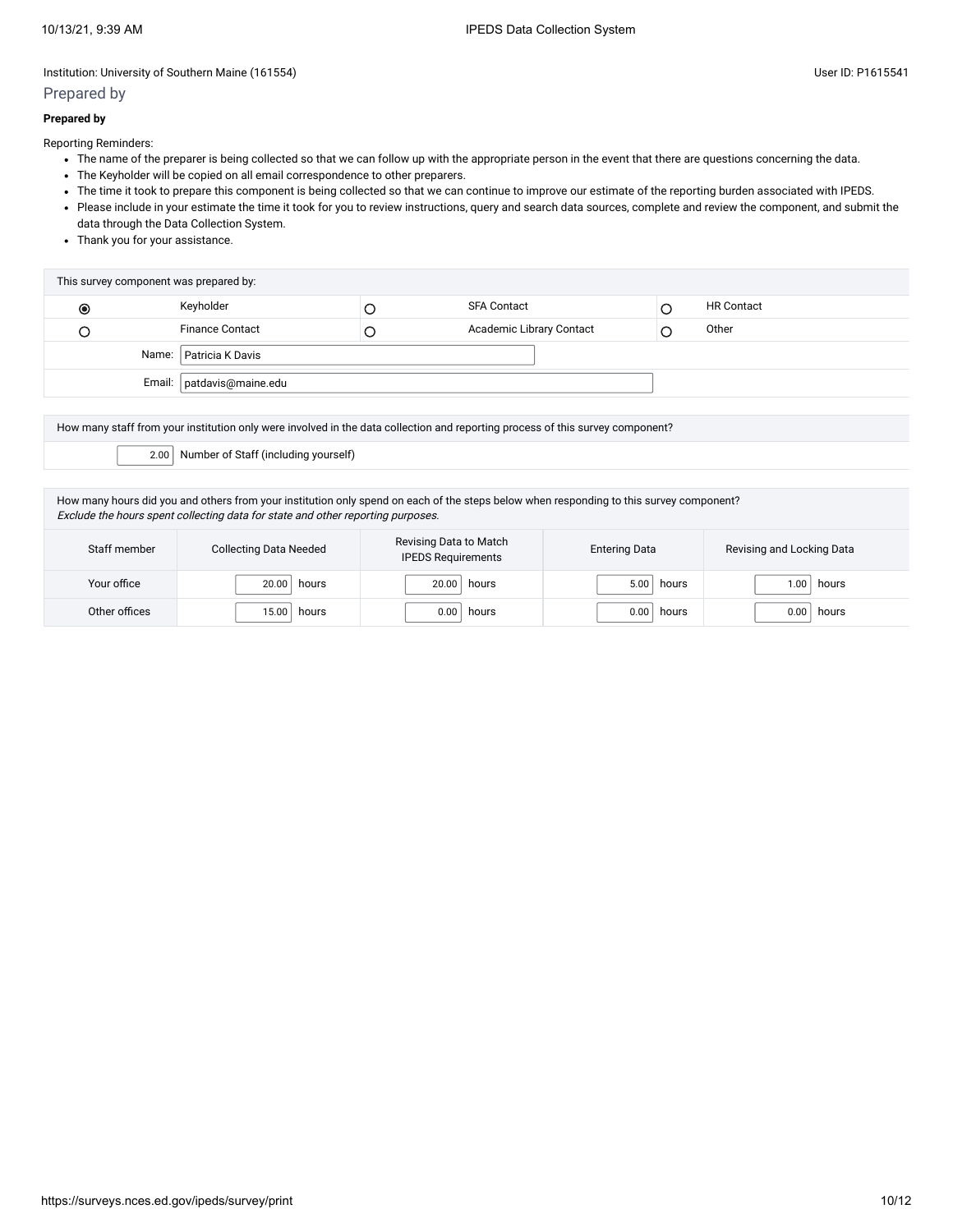# Summary screen

# **12-Month Enrollment Component Summary**

IPEDS collects important information regarding your institution. All data reported in IPEDS survey components become available in the IPEDS Data Center and appear as aggregated data in various Department of Education reports. Additionally, some of the reported data appears specifically for your institution through the College Navigator website and is included in your institution's Data Feedback Report (DFR). The purpose of this summary is to provide you an opportunity to view some of the data that, when accepted through the IPEDS quality control process, will appear on the College Navigator website and/or your DFR. College Navigator is updated approximately three months after the data collection period closes and Data Feedback Reports will be available through the Data [Center](https://nces.ed.gov/ipeds/use-the-data) and sent to your institution's CEO in November 2021.

Please review your data for accuracy. If you have questions about the data displayed below after reviewing the data reported on the survey screens, please contact the IPEDS Help Desk at: 1-877-225-2568 or [ipedshelp@rti.org.](mailto:ipedshelp@rti.org)

| 12-Month Unduplicated Headcount and Full-Time Equivalent Students |                                              |       |  |  |
|-------------------------------------------------------------------|----------------------------------------------|-------|--|--|
| Total 12-month unduplicated headcount                             |                                              |       |  |  |
|                                                                   | Undergraduate student unduplicated headcount | 7,948 |  |  |
|                                                                   | Graduate student unduplicated headcount      | 2,714 |  |  |
|                                                                   |                                              |       |  |  |
| Total 12-month full-time equivalent (FTE) student enrollment      |                                              | 6,532 |  |  |
|                                                                   | Undergraduate student FTE                    | 4,697 |  |  |
|                                                                   | Graduate student FTE                         | 1,591 |  |  |
|                                                                   | Doctor's-professional practice FTE           | 244   |  |  |